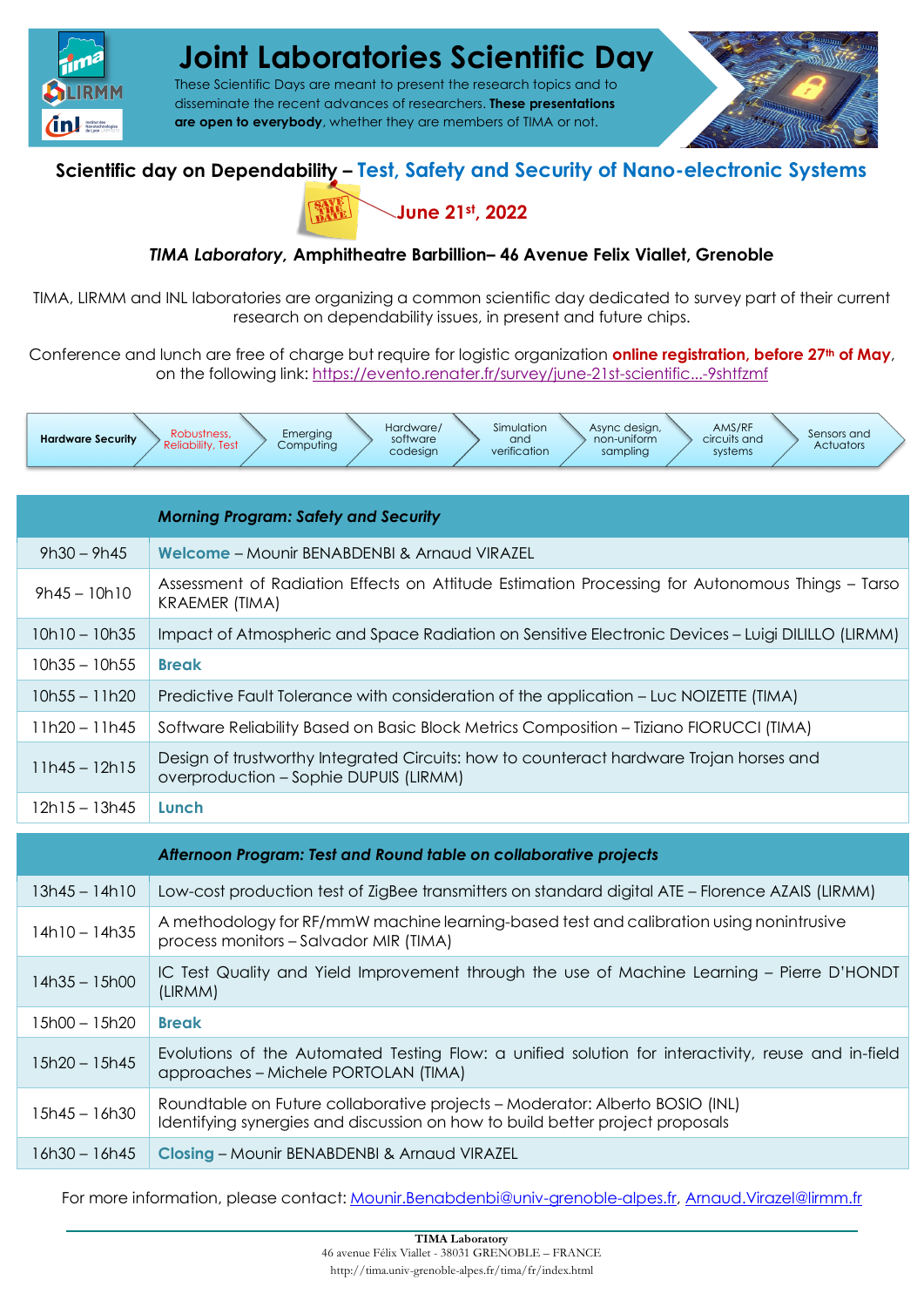## **Abstracts**

#### **Assessment of Radiation Effects on Attitude Estimation Processing for Autonomous Things Speaker: Tarso KRAEMER - TIMA**

This work investigates and assesses neutron radiation effects on the attitude estimation (AE) processing, typically embedded in inertial navigation systems (INS) and upcoming autonomous things. Findings highlight the importance of radiation-induced critical failures that can upset the on-board AE processing, and consequently the inertial navigation. Radiation tests and analyses were conducted by considering as on-board AE processing the execution of classical AE algorithm on a multicore computer hardware exposed to 14-MeV neutron and thermal neutron radiation. Three computing strategies and different case-study scenarios were tested and compared. Results suggest that the contribution of radiation-induced soft errors to be mitigated on the embedded AE processing is essentially related to single-event functional interrupts that can lead the inertial navigation to critical failures.

#### **Impact of Atmospheric and Space Radiation on Sensitive Electronic Devices Speaker: Luigi Dilillo - LIRMM**

Studying the radiation effects on electronic devices is essential for avionics and space systems. The shrinking technology nodes and increasing density of devices enhance the sensitivity of electronic systems to ionizing radiation. Due to their crucial role, memories and processors are the highest contributors to soft errors in systems, making them the best candidates for studying these effects. The team effort targets at studying the radiation environment in space and atmosphere and the main effects that the different types of ionizing particles that are present in these environments may produce on electronic devices. Furthermore, mainly focusing on Single-Event Effects (SEEs), the team works on analysis methodologies and tools for modeling SEEs and their impact on memories and microprocessors.

#### **Predictive Fault Tolerance with consideration of the application Speaker: Luc NOIZETTE - TIMA**

This presentation proposes an approach to overcome the methodological limitations of the fault tolerance assessment methods currently used during radiation beam testing of digital complex components (SoC). In fact, these methods are not necessarily representative of the actual conditions in which the component will be used, particularly in terms of microarchitecture activity induced by the software load. This lack of representativeness results in an underestimation of the fault tolerance. However, technological changes of recent years have reduced the margins allowed in these estimations. So much so that nowadays, these underestimations of fault tolerance are no longer acceptable.

#### **Software Reliability Based on Basic Block Metrics Composition Speaker: Tiziano FIORUCCI - TIMA**

In the context of functional verification, the focus has always been on hardware and its ability to be both resilient to errors and to recover from them autonomously. In order to evaluate these characteristics, an extensive use of fault Injection tools is made to achieve clear and granular results. These testing campaigns are carried out on the entire DUT and require a consistent amount of time and computational resources. Reducing these costs is a key issue. Modern techniques such as the Dysfunctional State Machine or proof of concept regarding the composability of single block fault injection campaigns (to obtain a library of components for which the reliability metrics are well known), has already been extensively discussed and proven on hardware. In this talk the application of these methodologies to software is presented for the first time. In order to do so, the software has been divided into Basic Block, atomic chunks of code having precise characteristics, that will ensure the possibility to study them singularly. We will then recompose them into a software product which reliability metrics are known, alleviating the need for complete fault injection campaign.

#### **Design of trustworthy Integrated Circuits: how to counteract hardware Trojan horses and overproduction Speaker: Sophie DUPUIS - LIRMM**

The design and manufacturing of integrated circuits have become extremely complex operations. As a result, several steps in the design/manufacturing flow are nowadays geographically distributed throughout the planet. New trust vulnerabilities have therefore emerged, which include, among other, overproduction and malicious modification of circuits referred to as hardware Trojans horses.

To ensure un good level of confidence in ICs (despite various untrustworthy steps in the design/manufacturing flow), design methods that aim to protect circuits and/or verify their integrity are needed. This presentation details the activities that have been carried out at LIRMM for about decade about:

- Detection and prevention of the insertion of hardware Trojans horses
- Prevention of overproduction thanks to combinational logic locking